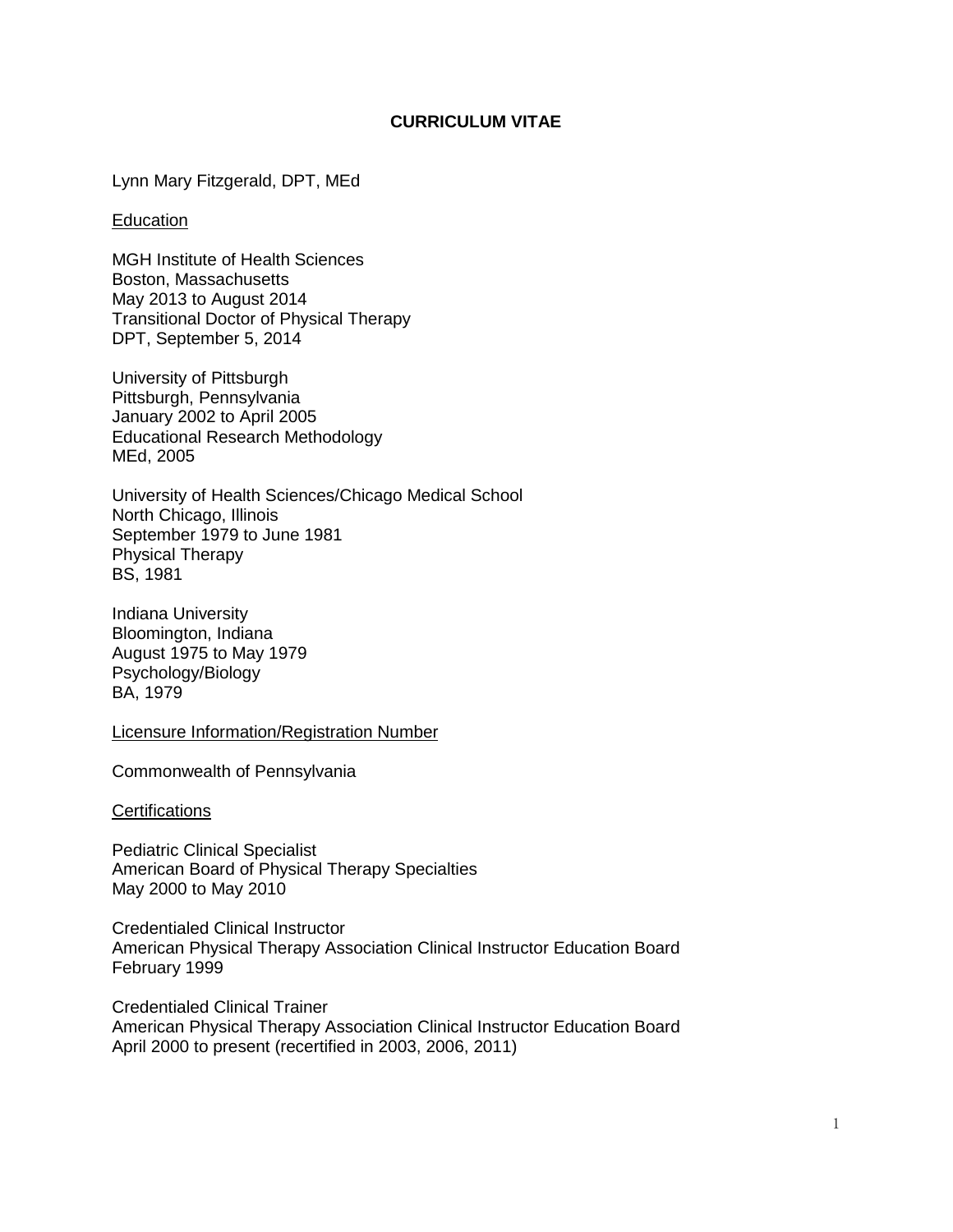Advanced Credentialed Clinical Instructor American Physical Therapy Association Clinical Instructor Education Board January 2007

Advanced Credentialed Clinical Trainer American Physical Therapy Association Clinical Instructor Education Board July 2007 to present (recertified in 2011)

Employment and Positions Held

Director of Clinical Education Assistant Professor Clinical Track University of Pittsburgh Pittsburgh, Pennsylvania January 2006 to present

Director of Clinical Education Visiting Instructor University of Pittsburgh Pittsburgh, Pennsylvania January 2001 to December 2005

Director of Clinical Education Adjunct Instructor University of Pittsburgh Pittsburgh, Pennsylvania September 1998 to December 2001

Early Intervention Physical Therapist TEIS, Inc Pittsburgh, PA September 2007 to June 2012

Staff Physical Therapist Children's Institute Pittsburgh, Pennsylvania October 1998 to February 2005

Contract Physical Therapist Kencrest Early Intervention Services Philadelphia, Pennsylvania 1994 to 1998

Contract Physical Therapist St. Katherine's Day School Wynnewood, Pennsylvania 1994 to 1998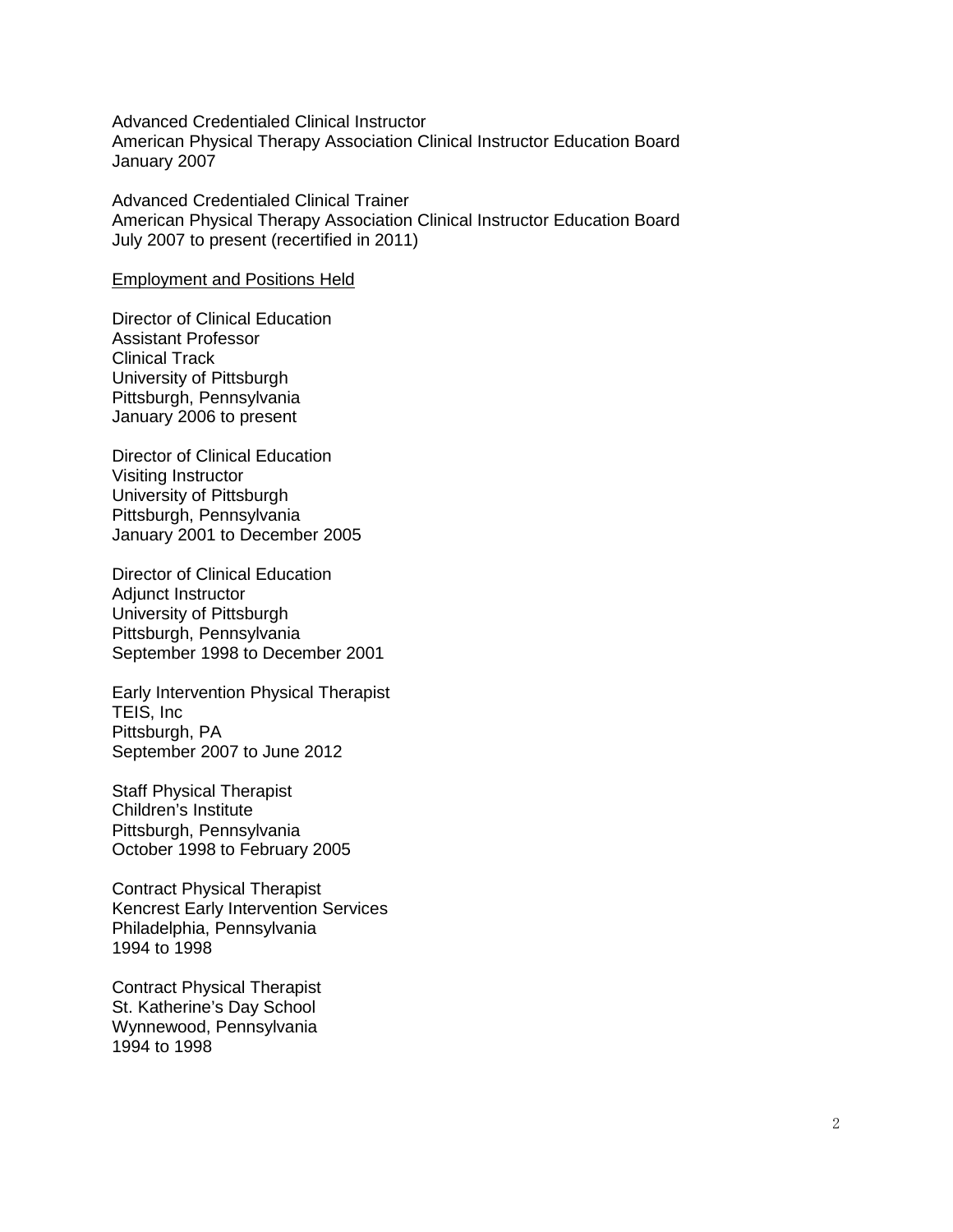Adjunct Instructor Advanced Pediatric Physical Therapy and Growth & Development Courses Entry Level Physical Therapy Program Thomas Jefferson University, Philadelphia, PA 1992 to 1994

Center Coordinator for Clinical Education Senior Physical Therapist Children's Rehabilitation Hospital Philadelphia, Pennsylvania 1990 to 1994

Acting Director of Physical Therapy Children's Rehabilitation Hospital Philadelphia, Pennsylvania May 1992 to August 1992 & September 1993 to January 1994

Staff Physical Therapist Human Hospital St. Luke Richmond, Virginia 1989 to 1990

School Physical Therapist Chesterfield County School Board Chesterfield, Virginia 1987 to 1989

Pediatric Consultant Self-Employed Milwaukee, Wisconsin 1986 to 1987

Staff Physical Therapist/Center Coordinator for Clinical Education Curative Rehabilitation Center/Demmer-Kiwanis Children's Center Wauwatosa, Wisconsin July 1983 to September 1986

Staff Physical Therapist University of Illinois Research Hospital Chicago, Illinois June 1981 to June 1983

Peer Reviewed Publications:

Fitzgerald L, Delitto A, Irrgang J. Validation of the clinical internship evaluation tool.*Physical Therapy*. July 2007;87(7):844-860.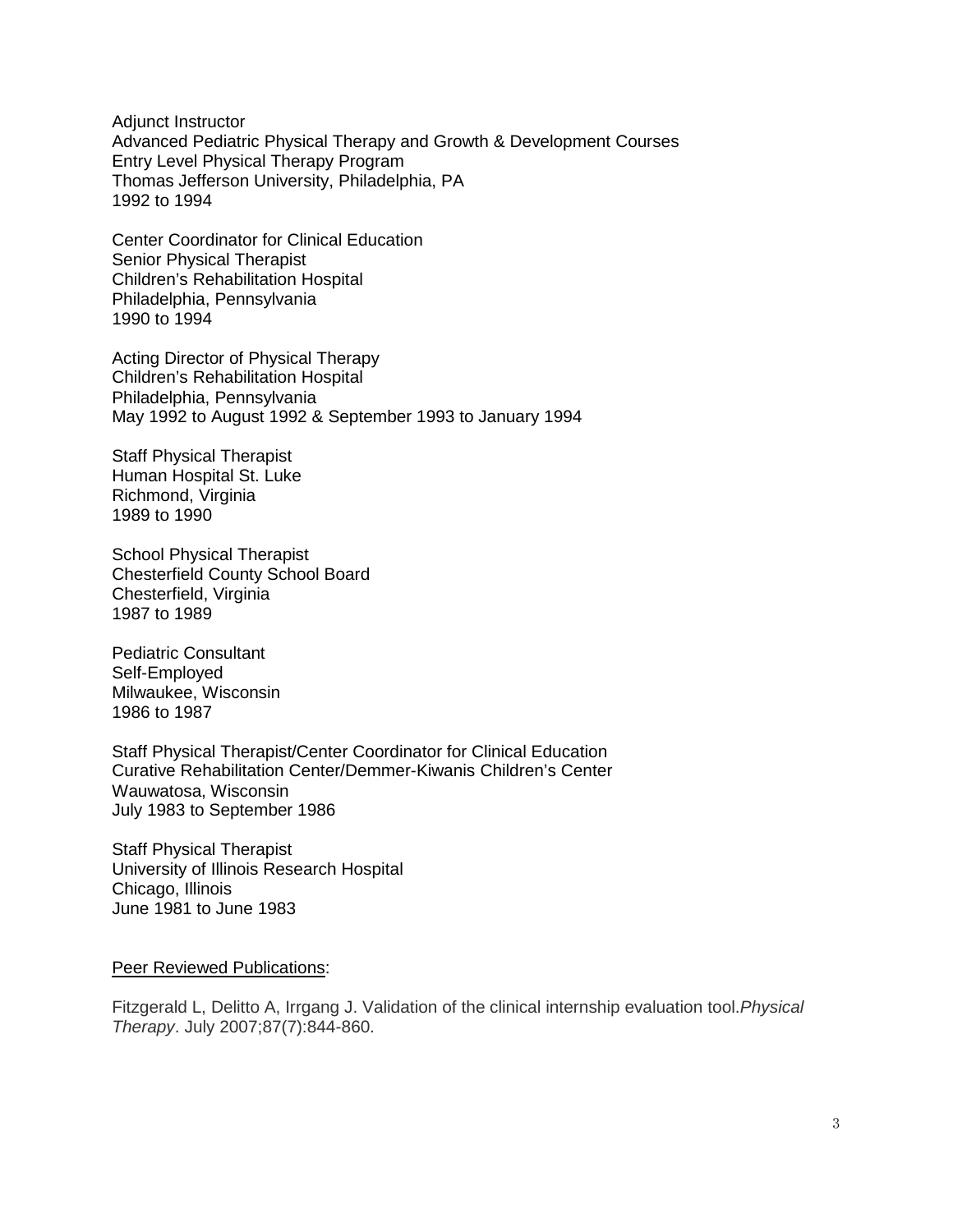### Peer Reviewed Scientific and Professional Presentations

Lynn Fitzgerald, Anthony Delitto, Joel Stevans The Student Health Center: A Novel Interprofessional Training Program for 2<sup>nd</sup> Year Doctor of Physical Therapy Students Poster Presentation All Together Better Health VII June 7, 2014 Pittsburgh, PA

Lynn Fitzgerald Assessing Student Competencies: A Model from Physical Therapy Invited Plenary Session Speaker Council of Academic Programs in Communication Sciences & Disorders (CAPCSD) April 11, 2014 Orlando, Florida

Lynn Fitzgerad, Anthony Delitto, Andrea Hergenroeder, M Kathleen Kelly, Debora Miller, Tara Ridge Hankin A Clinical and Academic Faculty Collaboration Education Section Poster Presentation APTA Combined Sections Meeting February 5, 2014

Lynn Fitzgerald Development of a Clinical Education Site at a University Student Health Center Education Section Poster Presentation APTA Combined Sections Meeting January 23, 2013

Lynn Fitzgerald, Anthony Delitto, and James Irrgang Incorporating Evidence Based Practice Principles in Clinical Performance Assessment Research Section Program APTA Combined Sections Meeting February 2006

Lynn Fitzgerald The Validation of a Clinical Evaluation Tool Education Section Platform Presentation APTA Combined Sections Meeting February 2005

Non-Peer Reviewed Presentations:

Lynn Fitzgerald APTA Clinical Instructor Credentialing Course University of Pittsburgh, Pittsburgh, PA September 2015, October 2014, October 2013, November 2012, November 2011, November 2010, April 2010, September 2009,November 2008, April 2008, October 2007, November 2006,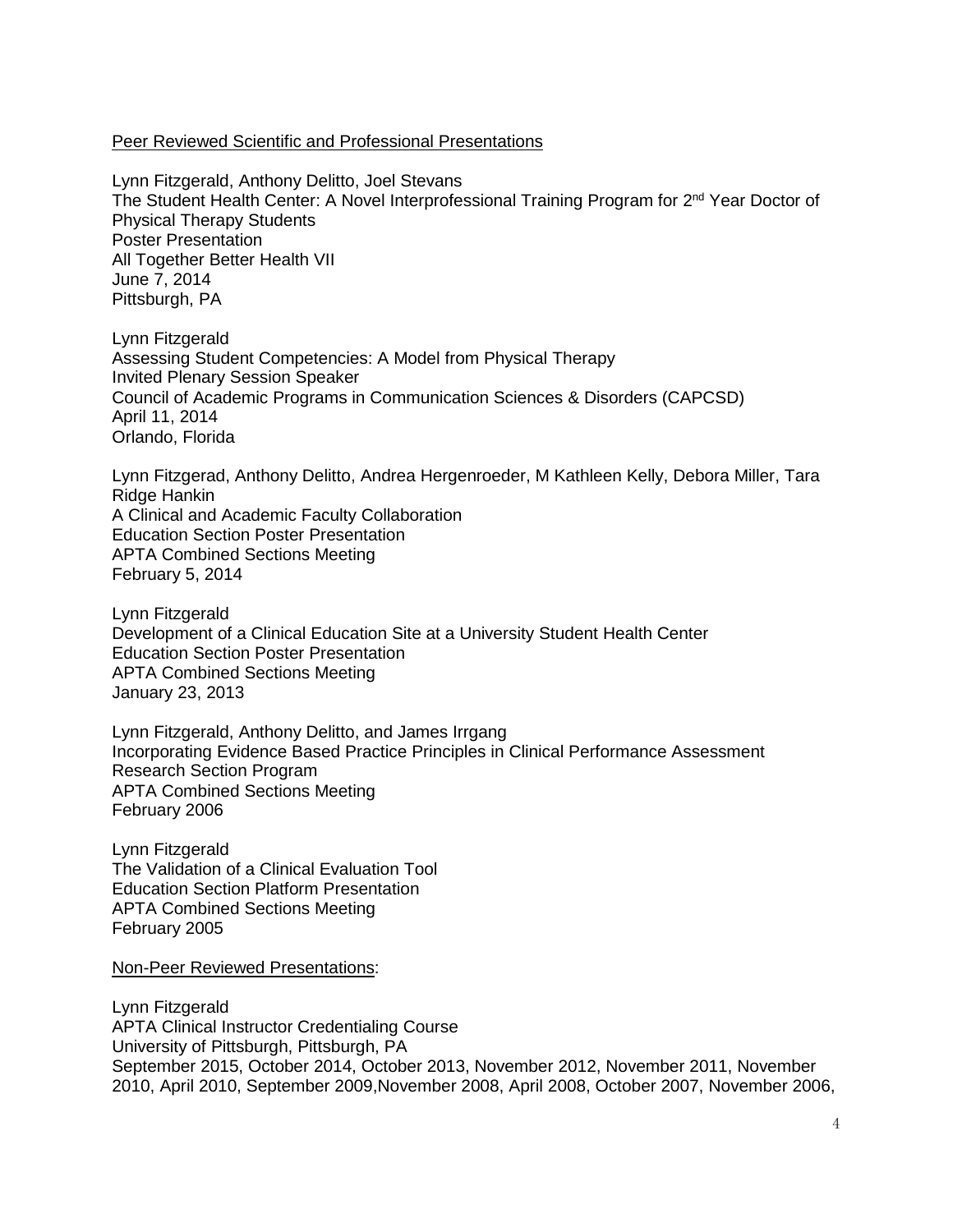May 2006,September 2005, November 2004, September 2003, January 2003, March 2002, October 2001, January 2001

Lynn Fitzgerald APTA Advanced Clinical Instructor Credentialing Course University of Pittsburgh, Pittsburgh, PA November 2015, July 2015, July 2013, June 2012, June 2011, February 2010, March 2009, and August 2008

Lynn Fitzgerald APTA Clinical Instructor Credentialing Course University of Delaware, Newark, DE March 2013, March 2011, March 2010, January 2009, and January 2008

Lynn Fitzgerald and Debbie Allen, SPT Perspectives on Torticollis Physical Therapy Grand Rounds, University of Pittsburgh, Pittsburgh, PA February 2011

Lynn Fitzgerald A Case Study of a Premature Infant Physical Therapy Grand Rounds University of Pittsburgh, Pittsburgh, PA October 2008

Lynn Fitzgerald Clinical Education Seminar Otago University, Dunedin, New Zealand December 2007

Lynn Fitzgerald APTA Clinical Instructor Credentialing Course Charles Cole Memorial Hospital, Coudersport, PA April 2006

Lynn Fitzgerald A Pediatric Case Presentation Physical Therapy Grand Rounds University of Pittsburgh, Pittsburgh, PA Fall 2002

Lynn Fitzgerald Guest Lecturer Pediatric Physical Therapy Entry Level Physical Therapy Program Beaver College, Glenside, PA Spring Semester 1993 & 1994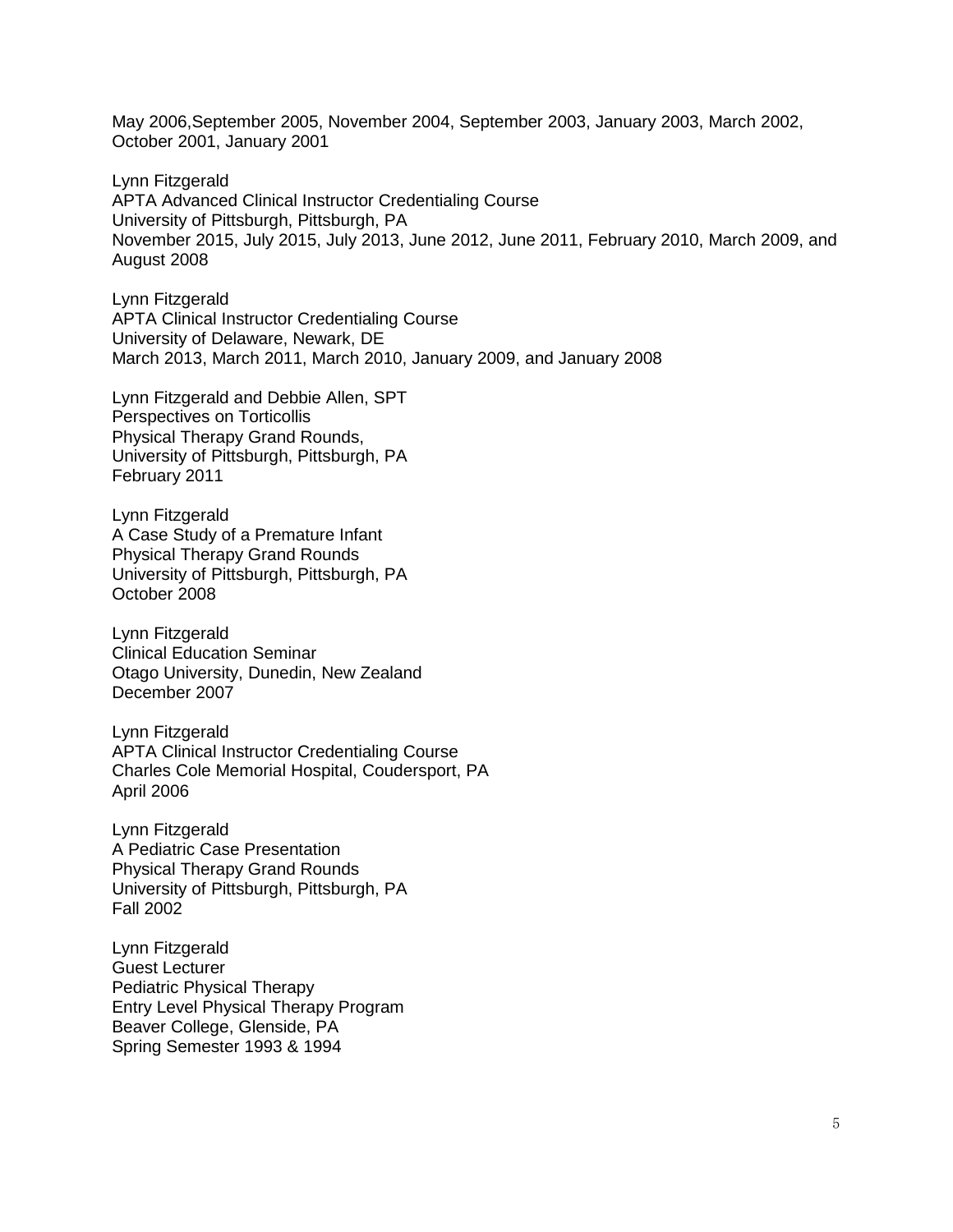Lynn Fitzgerald Guest Lecturer Pediatric Orthopedics Entry Level Physical Therapy Program Hahnemann University, Philadelphia, PA Spring Semester 1994 & 1995

#### Continuing Education Workshops Organized in Addition to All CI Credentialing Courses

NDT Based Therapeutic Aquatics in Pediatrics Children's Institute, Pittsburgh, PA March 24, 25, and 26, 2000

Principles in Clinical Education: Using Evidence in Practice University of Pittsburgh, Pittsburgh, PA February 9, 16, and 23, 2000

Principles in Clinical Education: Using Evidence in Practice University of Pittsburgh, Pittsburgh, PA October 16, 1999

Membership in Scientific/Professional Organizations:

American Physical Therapy Association 1987 to present Pennsylvania Chapter 1990 to present Virginia Chapter 1987 to 1990

APTA Education Section Member 1998 to present Clinical Education Sig Member

APTA Pediatric Section Member 1998 to 2014

APTA Research Section Member 2012 to 2013

APTA Orthopedic Section Member 2014 to 2016

Community Service

Volunteer for UPHCSA through Pitt high school summer program July 2013. July 2014, July 2015, July 2016

Volunteer for Fast Track to Health Careers Center for Inclusion in Health Care, UPMC July 28, 2010

Volunteer 6<sup>th</sup> to 8<sup>th</sup> Grade Career Fair Pittsburgh Frick International Studies Academy April 17, 2008

Co-Captain for team for Arthritis Foundation Walk 2005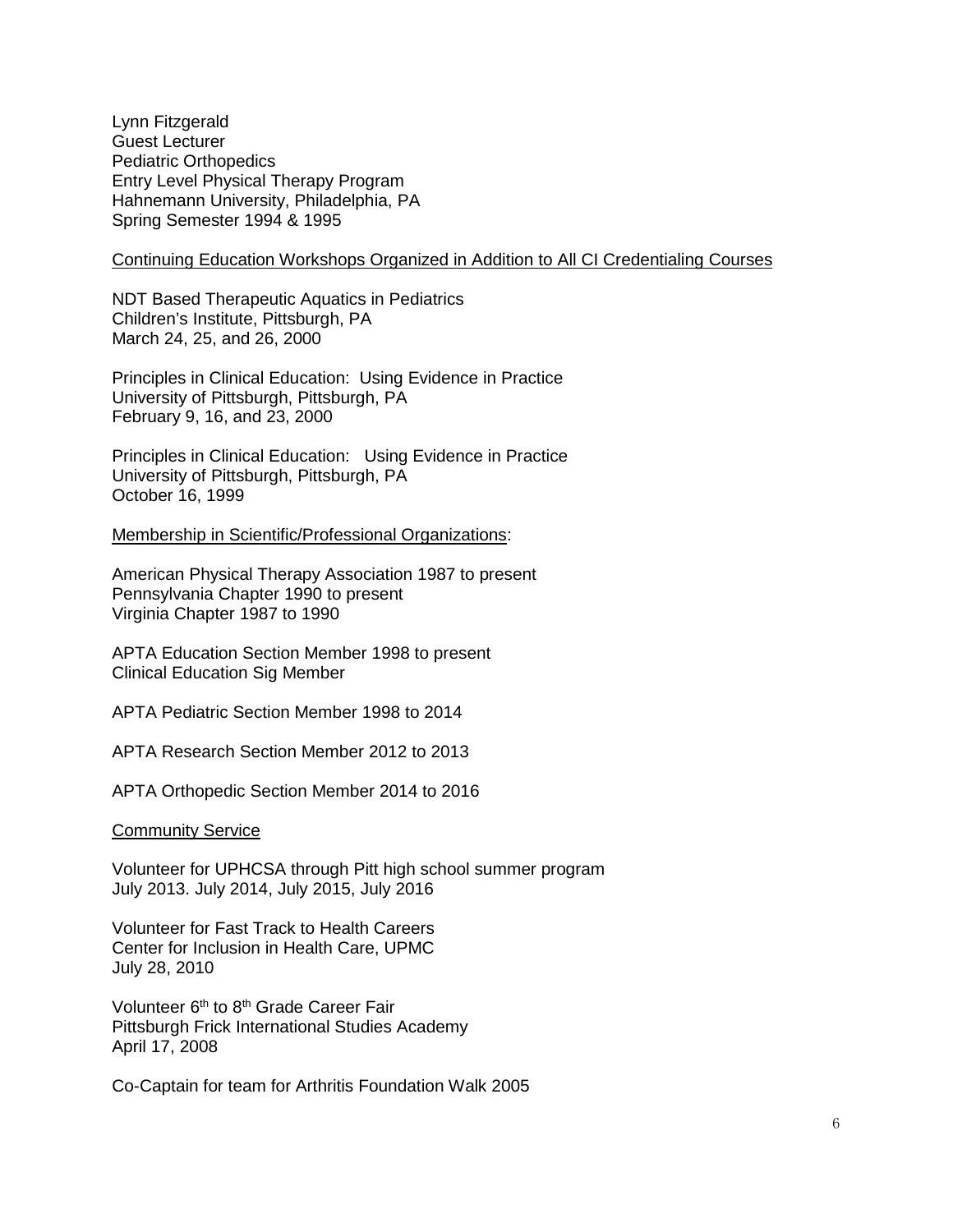Volunteer Judge and consultant for educational issues North Allegheny High School Forensic Team 2004-2005

Volunteer Career Fair North Allegheny Middle Schools March 2001 and March 2002

Volunteer Hospital/Health Career Fair UPMC Passavant Hospital Fall 1999

Girl Scout Leader Brownies/Juniors Girl Scouts of the USA Chicago, IL 1981 to 1983 Philadelphia, PA 1993 to 1998 Pittsburgh, PA 1998 to 2000

Professional Service

Manuscript reviewer for Journal of Physical Therapy Education 2005 to present

Abstract reviewer 2015 World Confederation of Physical Therapists Annual Conference

Moderator for Education Section Programs Combined Sections Meeting of the APTA 2013

Abstract reviewer APTA Educational Leadership Conference 2012 & 2013

External Referee for Promotion Committee Indiana University/Purdue University Indianapolis August 2012

Pennsylvania Delegate to the APTA House of Delegates 2008 to 2010

Member of the Nominating Committee of the PPTA 2008

Member of the Nominating Committee to the Southwest District of the PPTA 2005 to 2008 Chair 2007-2008

Resource Consultant for Education Workshop: Transforming Clinical Education Combined Sections Meeting of the APTA 2006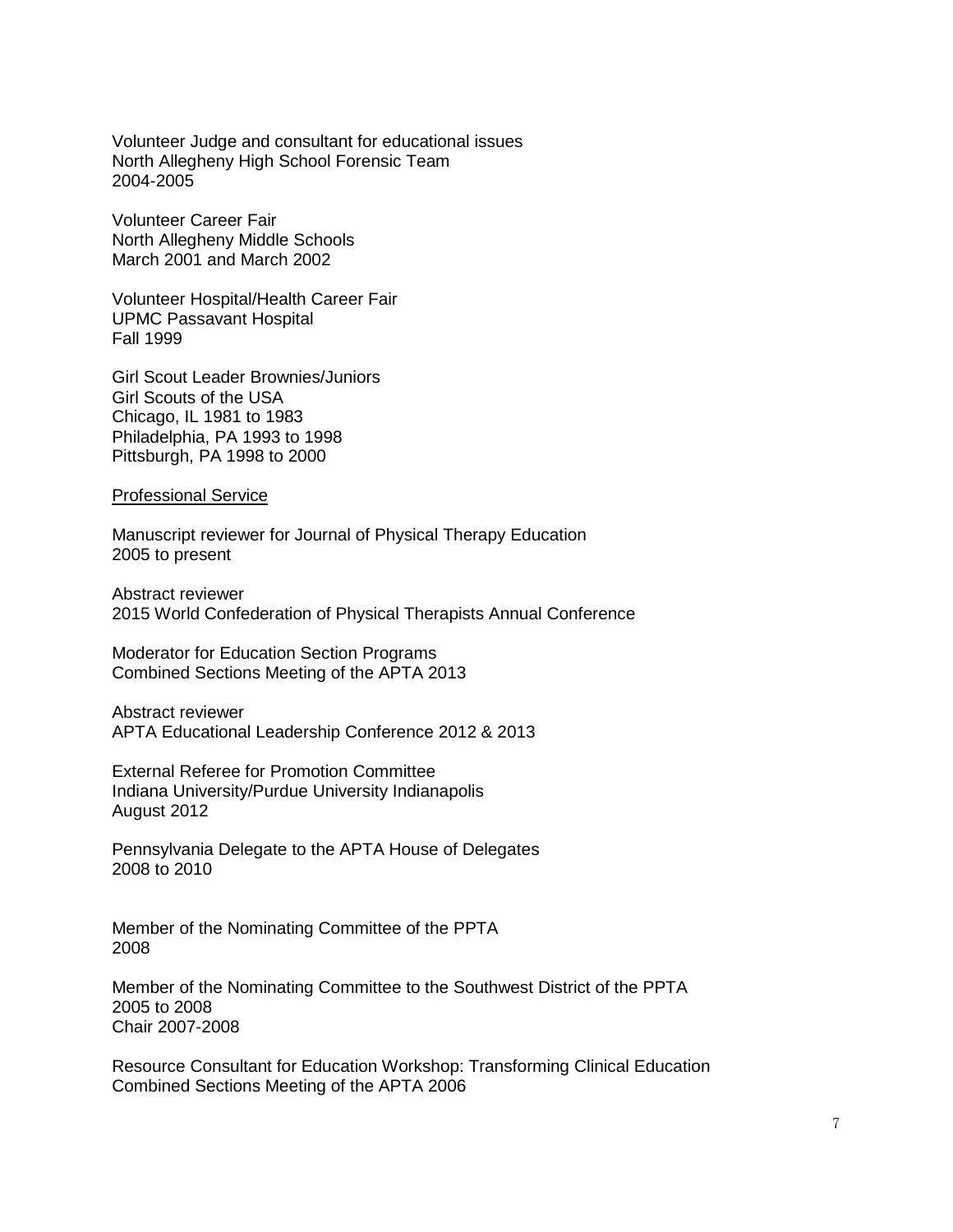#### PT 2006 Annual Conference & Exposition

Education Programming Committee Combined Sections Meeting of the APTA 2006

Reviewer of 3rd Edition of Therapeutic Exercise in Developmental Disabilities February 2004

University Service

University of Pittsburgh Student Health Services Pro Bono Physical Therapy Clinic Developed and Coordinate Clinic Fall 2010 through Fall 2015

University of Pittsburgh Senate Member 2008 to 2009

University of Pittsburgh Senate Anti-Discriminatory Policies Committee Elected member 2006 to 2009 Chair 2008 to 2009

University of Pittsburgh Allies Network Member 2007 to present

School of Health & Rehabilitation Sciences HIPAA Liaison Officer 2003 to present

School of Health & Rehabilitation Sciences Safety and Security Committee Appointed chair 2009 to 2014 Member 2001 to present

School of Health & Rehabilitation Sciences Clinical & Community Based Education Committee Member 2004 to present

Department of Physical Therapy Scholarship Committee Member 1999 to present

Department of Physical Therapy Clinical Education Committee Chair and member 1998 to present

Department of Physical Therapy DPT Professionalism & Ethics Committee Member 2011 to present

School of Health & Rehabilitation Sciences Diversity Fair Coordinated and Participated Spring 2010

School of Health & Rehabilitation Sciences Rehab Science Program Mentor for undergraduate field work Fall 2009 & Summer 2013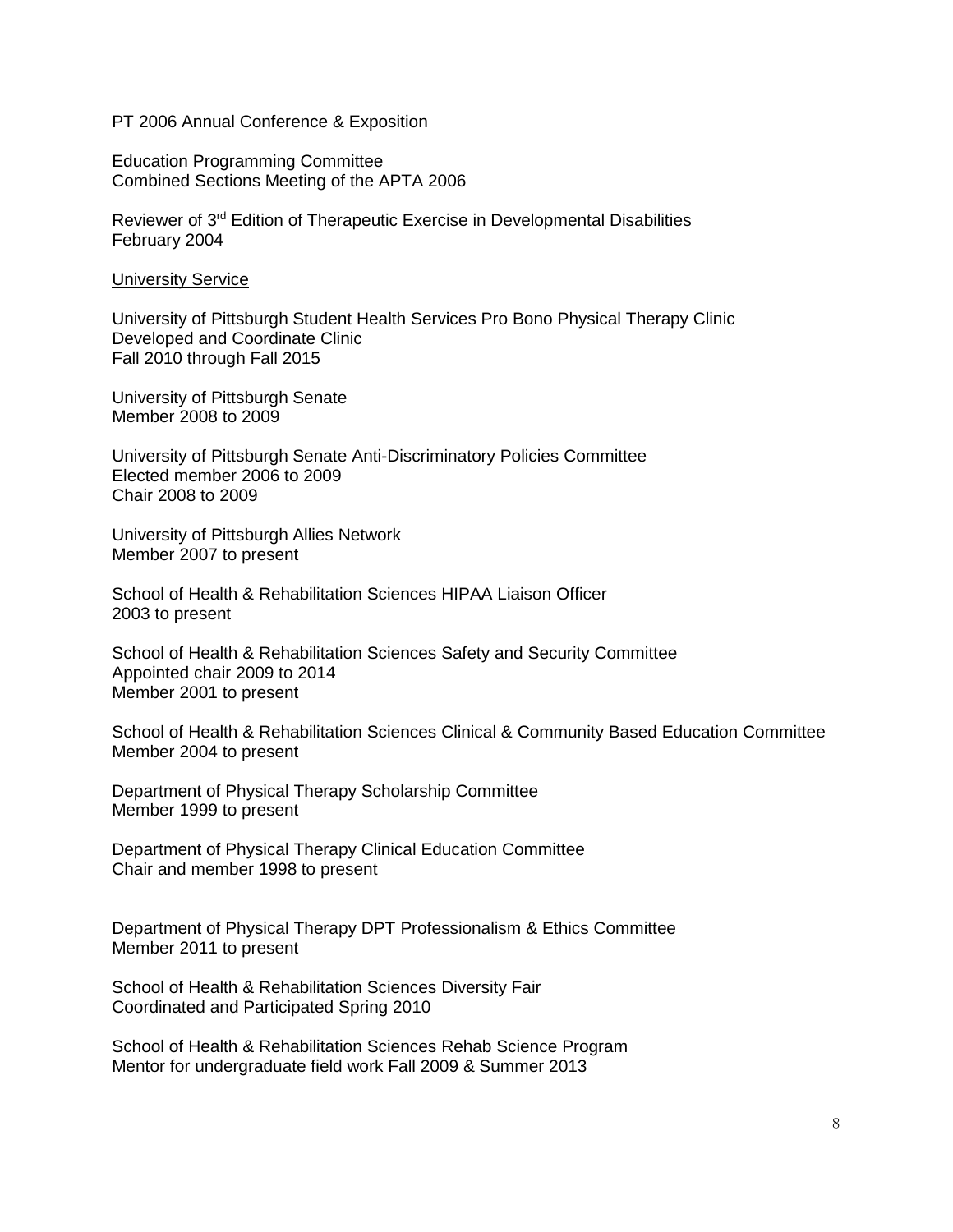School of Health & Rehabilitation Sciences Rehab Science Program Faculty supervisor for Study Abroad in Ireland May10 to May 25, 2007

### Continuing Education Attended

Combined Sections Meeting of the American Physical Therapy Association 2008, Nashville, Tennessee, 2/6/2008 to 2/9/2008.

PT 2008 Annual Conference & Exposition of the APTA, San Antonio, Texas, 6/11/2008 to 6/14/2008.

Combined Sections Meeting of the American Physical Therapy Association 2009, Las Vegas, Nevada, 2/9/2009 to 2/12/2009.

Professionalism Modules 1 to 3, APTA Learning Center, March 2009.

Physical Therapist Clinical Performance Instrument for Students: A Self-Guided Training Course, APTA Learning Center, March 23, 2009.

PT 2009 Annual Conference & Exposition of the APTA, Baltimore, Maryland, 6/10/2009 to 6/13/2009.

Infant Mental Health and Its Impact on the Family Relation (Hawk, Troup, Killmeyer, & Hallums), Pittsburgh, PA, 4/12/2010

PT 2010 Annual Conference & Exposition of the APTA, Boston, MA, 6/16/2010 to 6/19/2010.

Combined Sections Meeting of the American Physical Therapy Association 2011, New Orleans, Louisiana, 2/9/2011 to 2/12/2011.

PT 2011 Annual Conference & Exposition of the APTA, National Harbor, Maryland, 6/8/2011 to 6/11/2011.

Combined Sections Meeting of the American Physical Therapy Association 2012, Chicago, Illinois, 2/8/2012 to 2/11/2012.

Southwest District PPTA Mini Conference: Evidence-Based Considerations in Rehabilitation for Knee Osteoarthritis (Kelley Fitzgerald), Pittsburgh, PA, 3/24/2012.

PT 2012 Annual Conference & Exposition of the APTA, Tampa, Florida, 6/6/2012 to 6/9/2012.

Combined Sections Meeting of the American Physical Therapy Association 2013, San Diego, California, 1/21/2013 to 1/24/2013.

Southwest District PPTA Mini Conference: Chronic Lumbopelvic and Hip Pain (Susan George), Pittsburgh, PA 3/2/2013

Combined Sections Meeting of the American Physical Therapy Association 2014, Las Vegas, Nevada, 2/4/2014 to 2/8/2014.

All Together Better Health VII, Pittsburgh, Pennsylvania, 6/6/2014 to 6/8/2014.